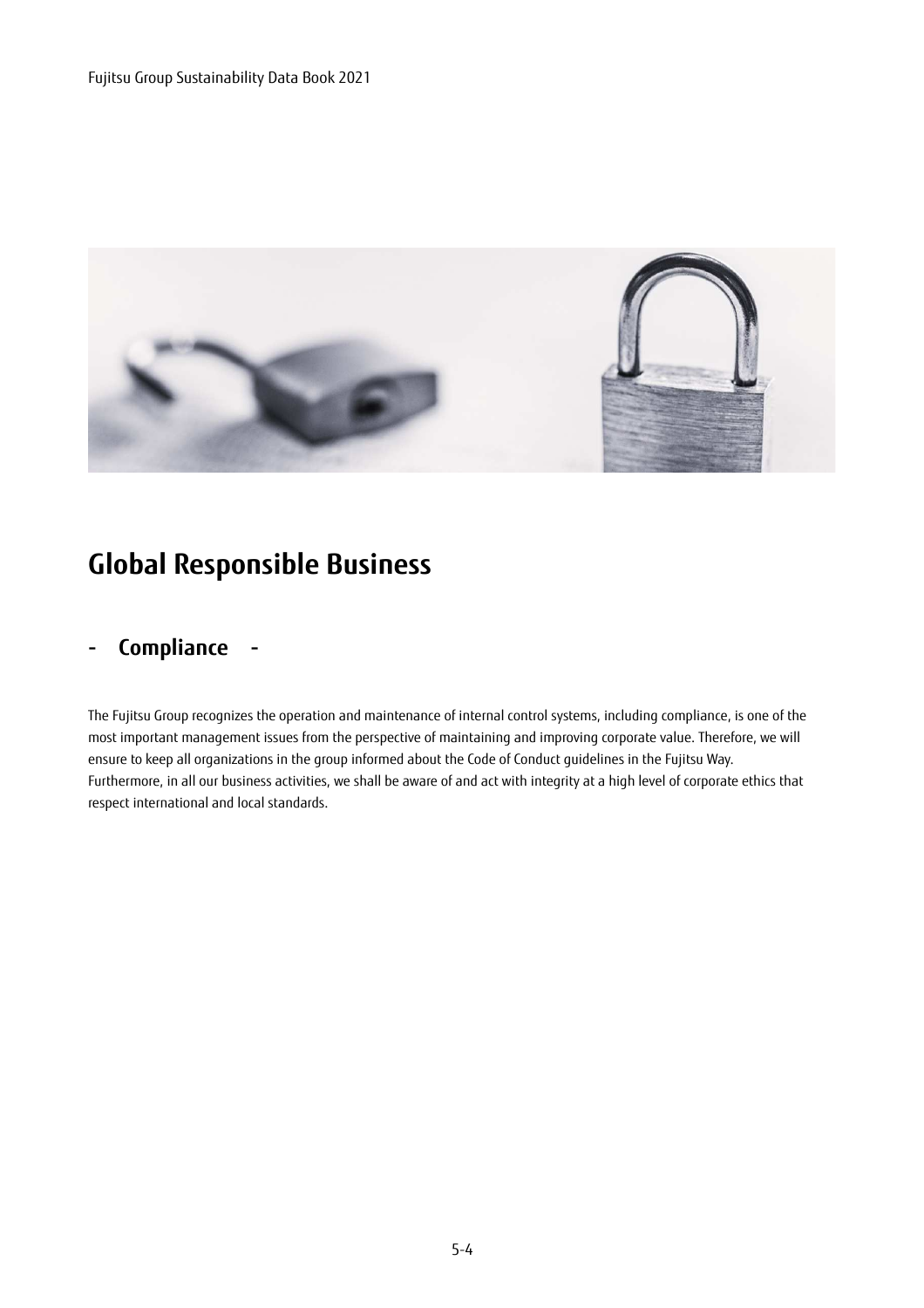# **Compliance**

### **Goals WHAT FUJITSU ASPIRES TO BE**

Ensure that all officers and employees within the Fujitsu Group conduct their business activities with a high level of compliance awareness and through those activities, the Fujitsu Group fulfils our social responsibilities and earns the trust of our stakeholders.

#### **GOALS FOR FY2022**

To further disseminate compliance-related part of the Fujitsu Way Code of Conduct throughout the entire organization, the Global Compliance Program is rolled out for the entire Fujitsu Group, thereby instilling a high level of compliance awareness in the organization, and the management is to take the lead in fostering a corporate culture where each employee does not tolerate any wrongdoings (Zero Tolerance).

KPI: Deliver messages from the President or the Heads of each Business Group/Region on the importance of compliance (at least once a year)

# **Policies and Structure for Implementation**

At the Fujitsu Group, the Risk Management & Compliance Committee, which reports directly to the Board of Directors and is chaired by the President, is responsible for overseeing group-wide compliance at the global level based on the "Policy on the Internal Control System"(\*1). The Risk Management & Compliance Committee nominates the executives who shall be responsible for compliance and risk, and the said executives, together with the relevant departments shall carry out measures based on direction from the Risk Management & Compliance Committee and the Global Compliance Program. The Risk Management & Compliance Committee collaborates with the Regional Risk Management and Compliance Committees, which have been formed as subcommittees, and raise group-wide awareness of the Fujitsu Way Code of Conduct and achieve compliance with it.

The Risk Management & Compliance Committee and the Regional Risk Management & Compliance Committees verify the Global Compliance Program's current operational status on a regular basis and file reports with the Board of Directors. Under the initiative and supervision of top management, these committees implement and operate the internal company rules, training activities, and monitoring systems required for compliance with the laws and regulations governing the Fujitsu Group's business activities.

\*1 Policy on the Internal Control System (p.5-p.10) https://www.fujitsu.com/global/imagesgig5/notice121b.pdf

## **Fujitsu Way Code of Conduct**

The Fujitsu Way contains a Code of Conduct, which outlines the fundamental principles that all Fujitsu Group employees should abide by, as shown on the right.

Fujitsu has also refined its Fujitsu Way Code of Conduct, by developing the Global Business Standards (GBS) (\*2) in 20 languages to serve as a guide on legally compliant behavior for all Fujitsu Group-affiliated employees worldwide, and applies the GBS uniformly across the Fujitsu Group.

\*2 Global Business Standards (p.22) https://www.fujitsu.com/global/about/philosophy/codeofconduct/gbs/ Fujitsu Way Code of Conduct

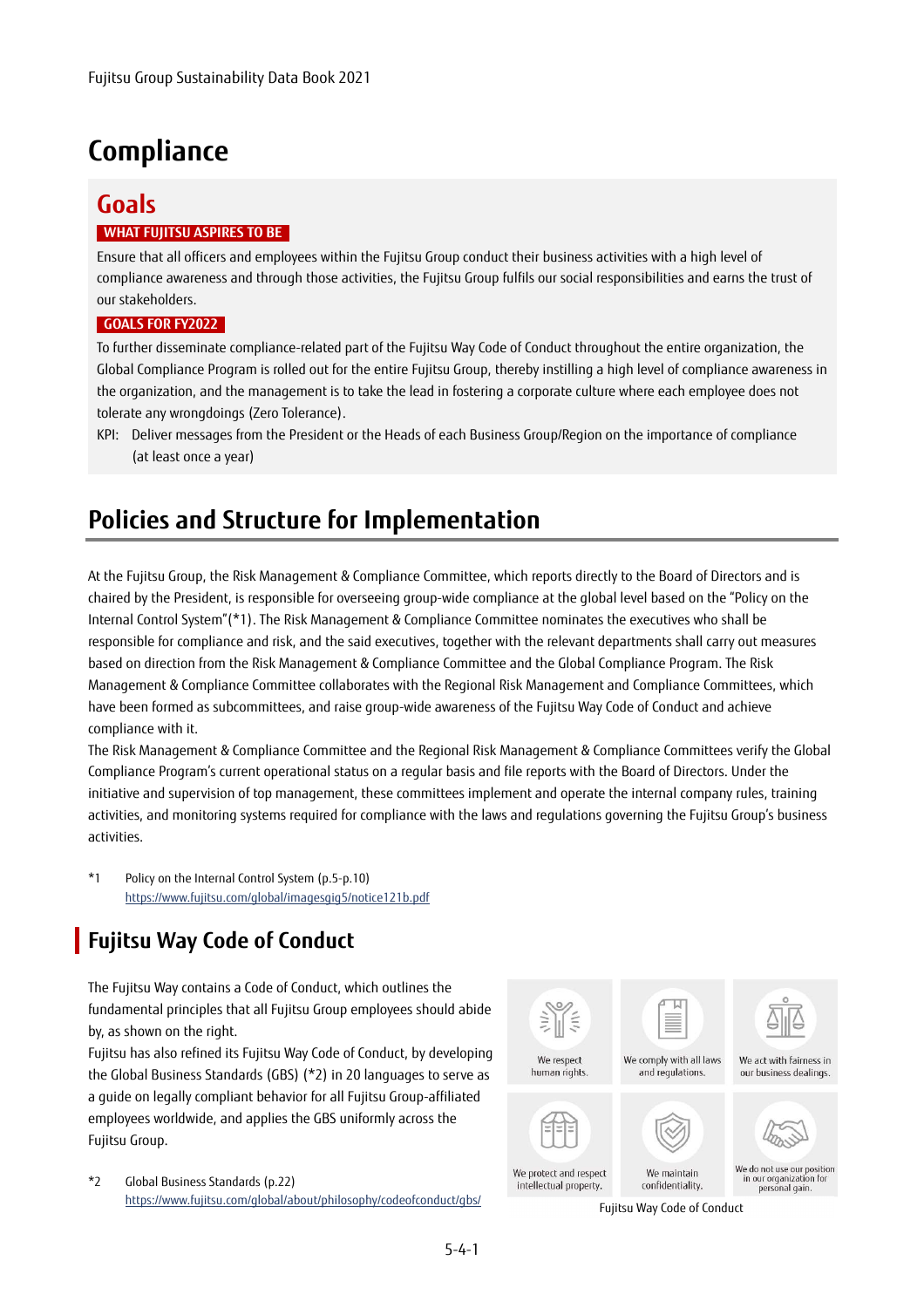### **Top Management Initiatives**

Top Management expresses its intentions to strive for compliance proactively and continuously through measures such as sending messages to employees, and in doing so, Fujitsu puts the Fujitsu Way Code of Conduct and the GBS into practice and spread them throughout the entire Fujitsu Group.

The President has repeatedly sent out messages to all employees, both in Japan and overseas, declaring that Fujitsu will put an end to compliance violations such as collusion and the formation of cartels. Even overseas, regional heads and Group company top managers continuously send out messages emphasizing the importance of compliance and a corporate culture that has zero tolerance for wrongdoing.

Furthermore, Fujitsu established the Fujitsu Compliance Week, which begins on December 9th, the United Nation's designated International Anti-Corruption Day, and employs measures such as sending out simultaneous messages across the Fujitsu Group to encourage employees to focus on compliance and promote compliance discussions.

# **Global Compliance Program**

Fujitsu has developed the Fujitsu Global Compliance Program (GCP) to implement and disseminate the Fujitsu Way Code of Conduct and the GBS, and is working to maintain and improve the Fujitsu Group's global legal compliance structure. The GCP organizes our various compliance-related activities into five pillars in a systematic manner. The GCP promotes external understanding of Fujitsu's compliance structure and its compliance activities, in addition to clarifying what items Fujitsu needs to address on a continual basis. Based on this GCP, we implement various policies and initiatives in each region, taking into account factors such as each country/region's the legal systems and government institutions guidelines.

When implementing the GCP, we establish internal Group rules and assign a compliance officer in each region to be responsible for compliance activities and ensure the structure's implementation. We also continuously provide employees with various forms of training, with the goal of embedding the Fujitsu Way Code of Conduct and the GBS. In addition, we have established an internal whistleblower system(\*3) in the event of compliance issues, and employees are required to immediately report compliance violations to the Risk Management & Compliance division if they are discovered. We periodically verify the effectiveness of the GCP through measures such as risk assessment, audit, and reviews by external specialists, and continuously work towards improving the GCP. Refer to the PDF below for information about promotion of the Global Compliance Program.

 Promoting the Global Compliance Program https://www.fujitsu.com/global/documents/about/csr/compliance/2021\_Promoting\_GCP\_en.pdf



Fujitsu Global Compliance Program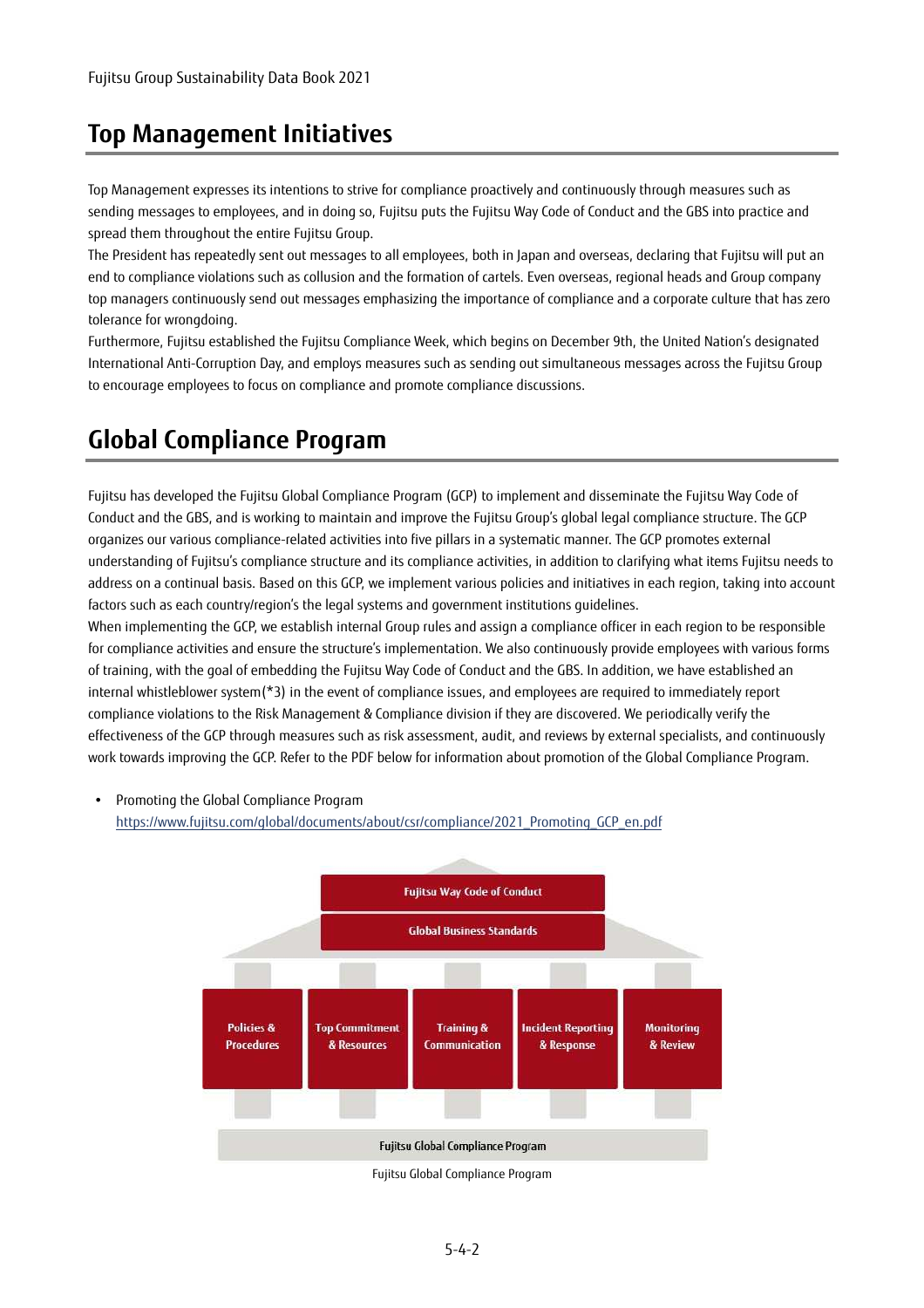#### \*3 Internal Whistleblower System:

The Fujitsu Group has established an internal and external point of contact, known as the Compliance Line/Fujitsu Alert, to receive reports from all Group employees (including retirees, temporary transfers, contracted employees, part-time employees and dispatch workers) and to provide consultations (including anonymous reports).

We have established a Compliance Line and Fujitsu Alert for Suppliers in Japan to receive reports from the suppliers of Fujitsu and its Japanese Group companies, to whom we directly supply products, services, software and other goods. Fujitsu Alert is also available in 20 languages outside of Japan, and it accepts reports from customers, suppliers and other third parties 24 hours a day, 365 days a year.

- Fujitsu Alert https://secure.ethicspoint.eu/domain/media/en/gui/102834/index.html
- Compliance Line for Suppliers in Japan https://www.fujitsu.com/jp/about/csr/management/compliance/complianceline/

# **Initiatives for Security Export Controls**

The export of goods and the transfer of technology that could be used for the development or production of weapons of mass destruction or conventional weaponry is controlled by an international framework for security export controls, with the objective of maintaining global peace and security. In Japan, regulations for security export controls are implemented under the Foreign Exchange and Foreign Trade Act (the Foreign Exchange Act).

In line with the Fujitsu Way Code of Conduct's stipulation that employees should comply with all laws and regulations, Fujitsu has enacted "Internal Compliance Program" on Security Export Control Regulations whose fundamental objective is the promotion of security export controls that are not only in accordance with the Foreign Exchange Act, but with the Export Administration Regulations (EAR) of the United States, which are applied extraterritorially.

Fujitsu has established a system in which the President serves as the designated Chief Security Export Control Officer, while the Security Export Control Office in the Legal, IP and Internal Control Unit serves as the organization that promotes security export control activities. The Security Export Control Office carries out all classification and transaction screening (verifying the country/region receiving the goods/technology, the intended application for it, and the identity of the client) for export of goods and the transfer of technology to overseas locations, where all necessary licenses are adequately obtained before shipment. In addition, in the "Internal Compliance Program" such process is established that legal violations shall be reported immediately. When conducting business, in order to prevent legal violations by misinterpretation of and/or overlook of related regulations, we coordinate closely with the Ministry of Economy, Trade and Industry, which has jurisdiction over export administration regulations.

In order to maintain this internal system for security export controls and keep it going, we continue to conduct regular audits and provide export controls training to all executives and employees.

With regard to all domestic and overseas Group companies, Fujitsu headquarters offer guidance about how to develop rules and establish frameworks for proper security export controls, provides educational support and audit support, and organizes gatherings within the Group for the purpose of information exchange, among other activities. In addition, since FY 2013, Fujitsu has been developing an e-Learning course that covers security export controls and is available in 20 languages for Group companies around the world.

# **System to Ensure Proper Financial Reporting**

In the "Policy on the Internal Control System", which was resolved by the Board of Directors, Fujitsu stipulates the following points.

- 1. The Company has, apart from the organization that prepares financial reports, an organization under the Chief Financial Officer responsible for establishing, operating, and evaluating internal control over Fujitsu Group financial reporting, to ensure the effectiveness and reliability of financial reports.
- 2. These organizations create rules for establishing, operating, and evaluating internal control over the unified accounting